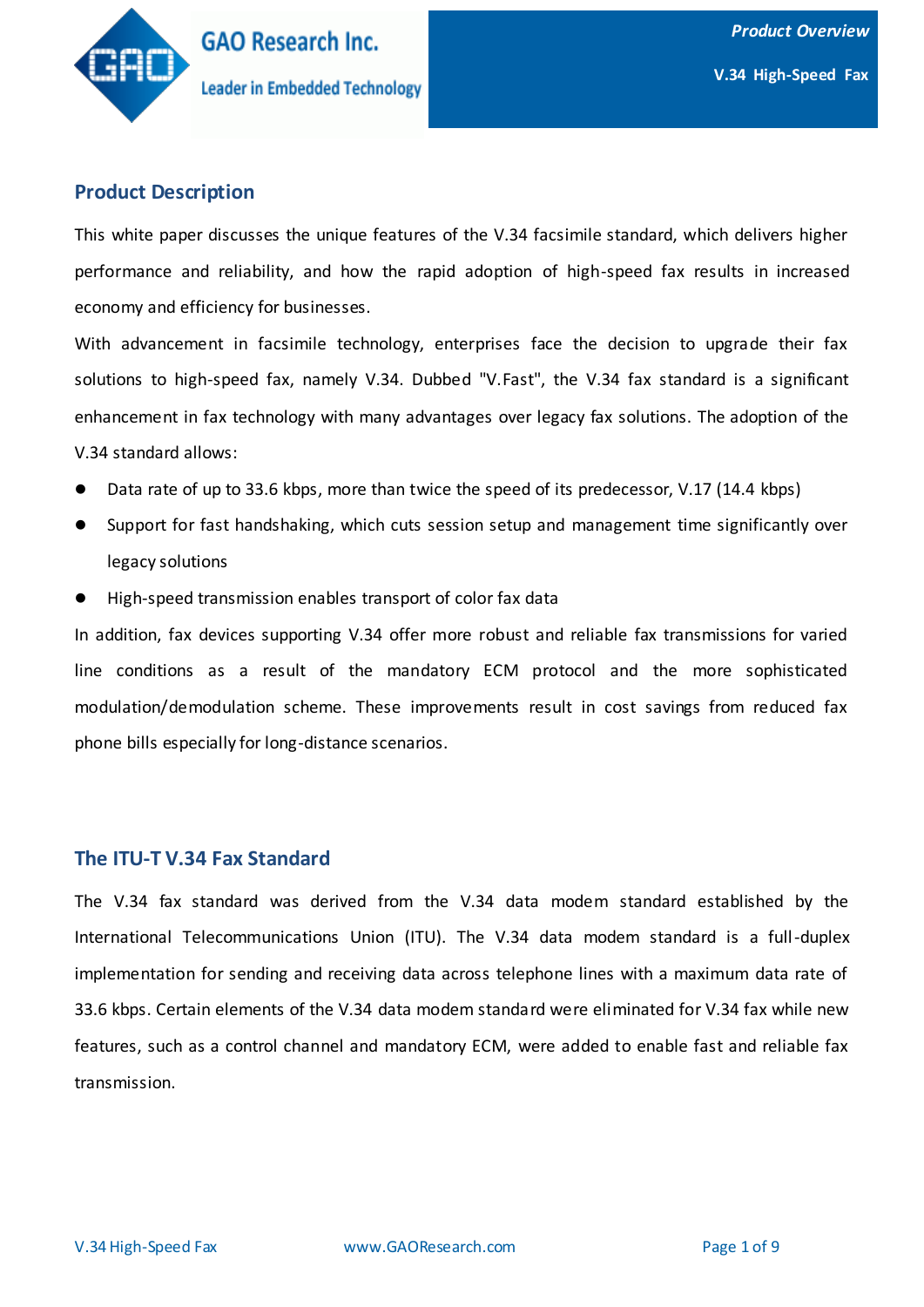

### **The V.34 Fax Connection and Session**

In order to understand the benefits of the V.34 fax standard, it is first necessary to understand how a fax transmission works. V.34 session management and setup were designed with a similar mechanism to legacy handshaking procedures. The first step of a fax session is to establish a 'handshake' between the sending and the receiving devices. During handshaking, the sending and receiving devices negotiate key parameters for how the fax call should be set up such as determining what is the highest transmission speed supported by both devices. The handshaking process itself is performed at 300bps in legacy devices. In V.34 fax capable devices, handshaking is performed at a much faster data rate of 1.2 kbps. The result is a handshake time that is reduced from approximately 16 seconds of legacy systems to 9 seconds for V.34.

| <b>Data Rates</b>          | <b>ITU Standard</b>       |                    |                           |
|----------------------------|---------------------------|--------------------|---------------------------|
| <b>Supported</b><br>(kbps) | V.27<br>V.29              | V.17               | V.34                      |
| 2.4                        | $\boldsymbol{\mathsf{X}}$ |                    | $\boldsymbol{\mathsf{X}}$ |
| 4.8                        | $\pmb{\mathsf{X}}$        |                    | $\boldsymbol{\mathsf{X}}$ |
| $7.2$                      | $\pmb{\mathsf{X}}$        | $\pmb{\mathsf{X}}$ | $\boldsymbol{\mathsf{X}}$ |
| 9.6                        | $\pmb{\mathsf{X}}$        | $\pmb{\mathsf{X}}$ | $\pmb{\mathsf{X}}$        |
| $12$                       |                           | $\pmb{\mathsf{X}}$ | $\pmb{\mathsf{X}}$        |
| 14.4                       |                           | $\pmb{\mathsf{X}}$ | $\pmb{\mathsf{X}}$        |
| 16.8                       |                           |                    | $\pmb{\mathsf{X}}$        |
| 19.2                       |                           |                    | $\pmb{\mathsf{X}}$        |
| 21.6                       |                           |                    | $\pmb{\mathsf{X}}$        |
| 24                         |                           |                    | $\pmb{\mathsf{X}}$        |
| 26.4                       |                           |                    | $\pmb{\mathsf{X}}$        |
| 28.8                       |                           |                    | $\pmb{\mathsf{X}}$        |
| 31.2                       |                           |                    | $\pmb{\mathsf{X}}$        |
| 33.6                       |                           |                    | $\pmb{\mathsf{X}}$        |

Figure 1 – Comparison between Fax Modulation Speeds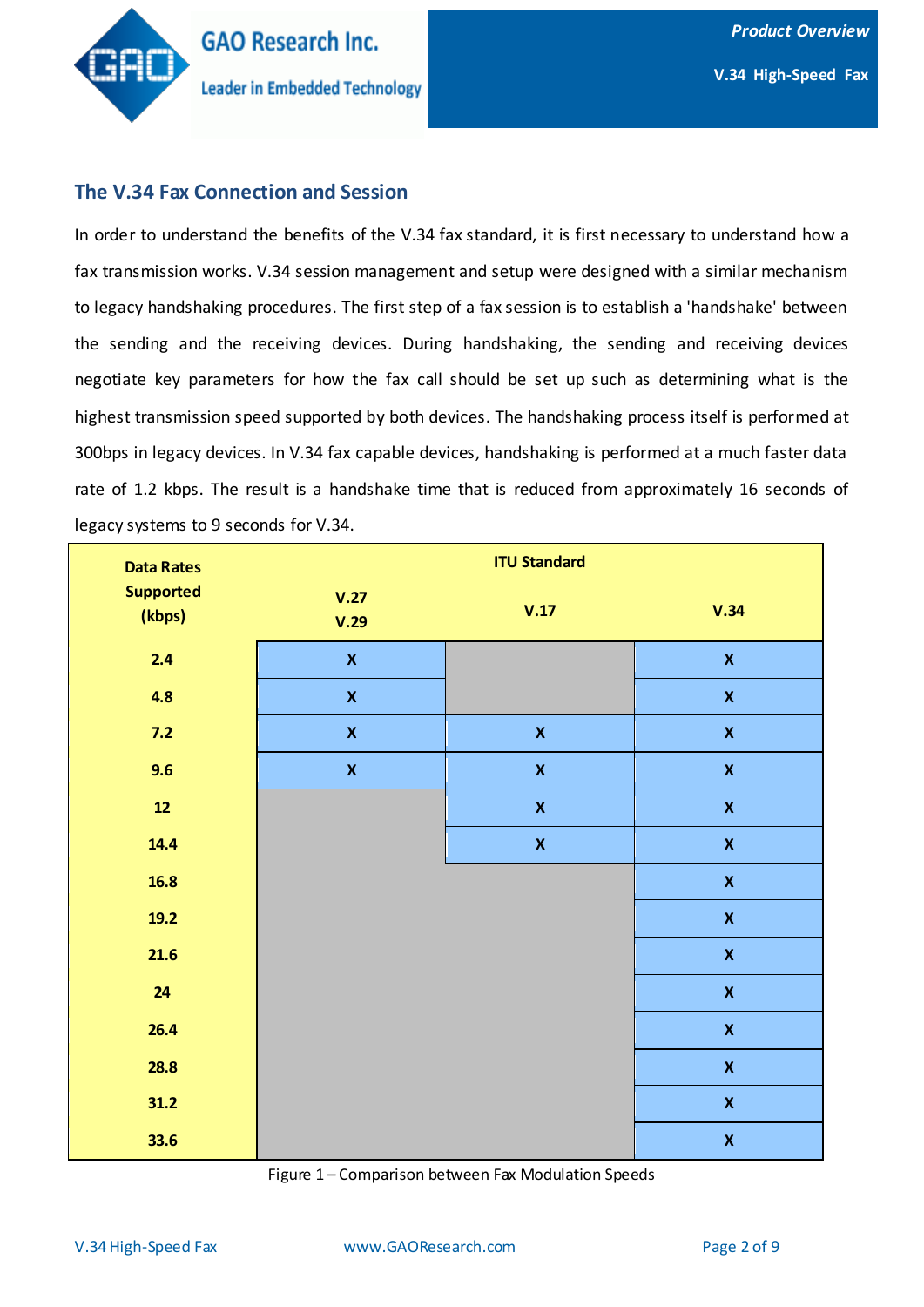

#### **The V.34 Fax Connection and Session**

In order to understand the benefits of the V.34 fax standard, it is first necessary to understand how a fax transmission works. V.34 session management and setup were designed with a similar mechanism to legacy handshaking procedures. The first step of a fax session is to establish a "handshake" between the sending and the receiving devices. During handshaking, the sending and receiving devices negotiate key parameters for how the fax call should be set up such as determining what is the highest transmission speed supported by both devices. The handshaking process itself is performed at 300bps in legacy devices. In V.34 fax capable devices, handshaking is performed at a much faster data rate of 1.2 kbps. The result is a handshake time that is reduced from approximately 16 seconds of legacy systems to 9 seconds for V.34.



Figure 2 – Time-wise Comparison Between V.34 and V.17 Fax

After handshaking is complete, the next stage of a fax session is the transmission of the actual fax page data. The retraining and re-synchronization process takes place after each page is transmitted in legacy schemes, where capabilities such as supported modulation and transfer are renegotiated. In case of error in the transmission, entire pages may need to be retransmitted. This cycle of page data retrain and retransmit repeats until the fax call is completed, and account for significant inefficiency of legacy fax machines. V.34 provides the most extensive range of supported data transmission rates, allowing it to optimize both speed and reliability over a wide range of line conditions. With V.34, fax page data is transmitted at 33.6 kbps, twice the speed of V.17. In addition, V.34 uses ECM (Error Correction Mode) as a mandatory feature that handles page transmission error in a much more efficient way.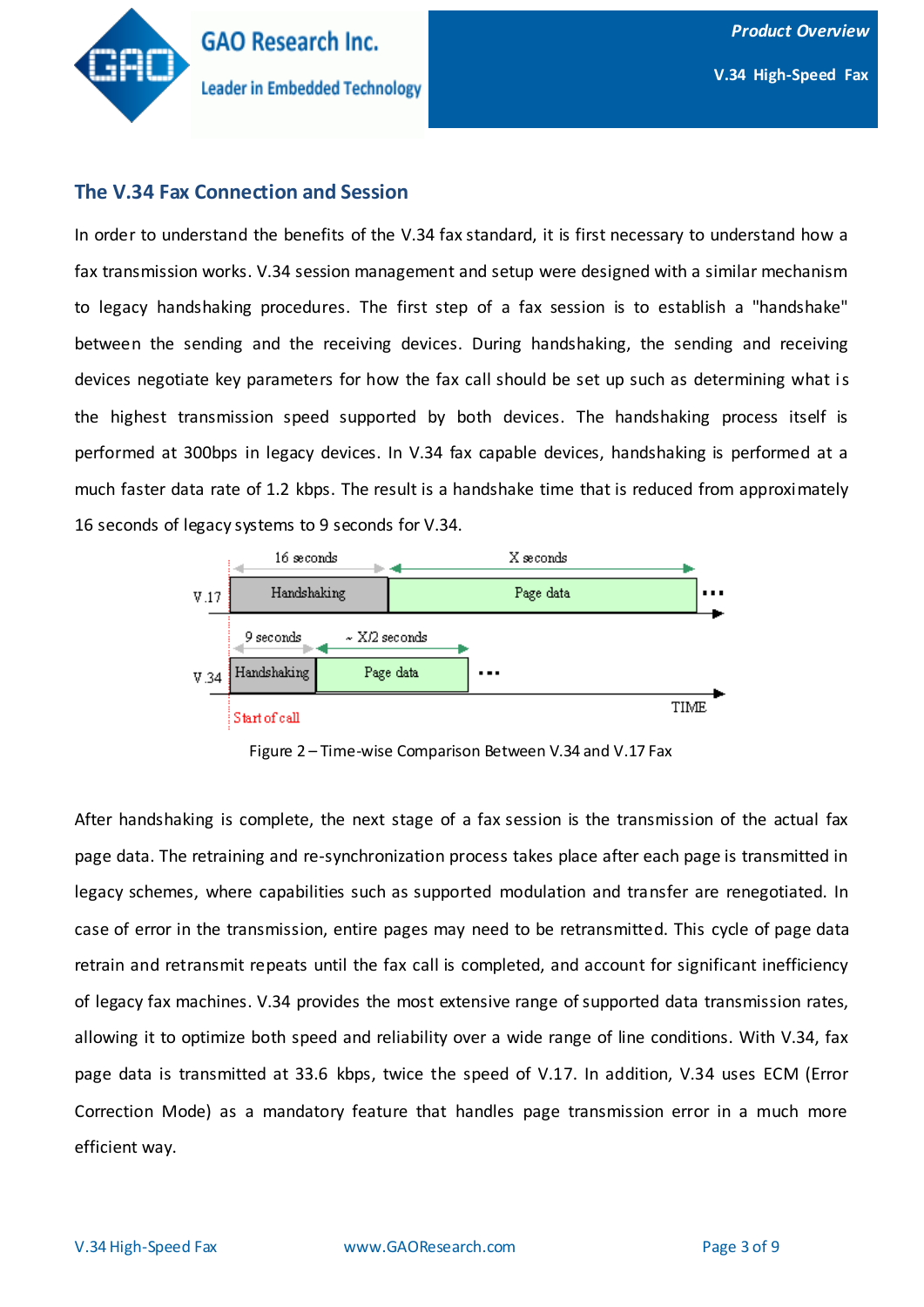

### **ECM as a Mandatory Feature**

ECM is a mandatory feature for V.34 fax as opposed to V.17, where it is optional. The ECM protocol was designed to automatically detect and correct errors in the fax transmission process caused by factors such as telephone line noise. The page data to be transferred is divided into small blocks of data called Octets. Once all octets are received, they are examined using check-sums.



*Figure 3 – ECM Enabled Fax Transmission*

If any errors in the checksums are detected, the receiving fax device signals the transmitting fax device to retransmit the octets that were received incorrectly. The transmitter then retransmits only the needed blocks rather than the whole page. Once, all octets are received correctly, they are ordered and the page data is reconstructed by removing the octet frame and signaling flags. Generally, this results in a faster and more successful fax transmission than in a scenario where entire page data is retransmitted once or multiple times.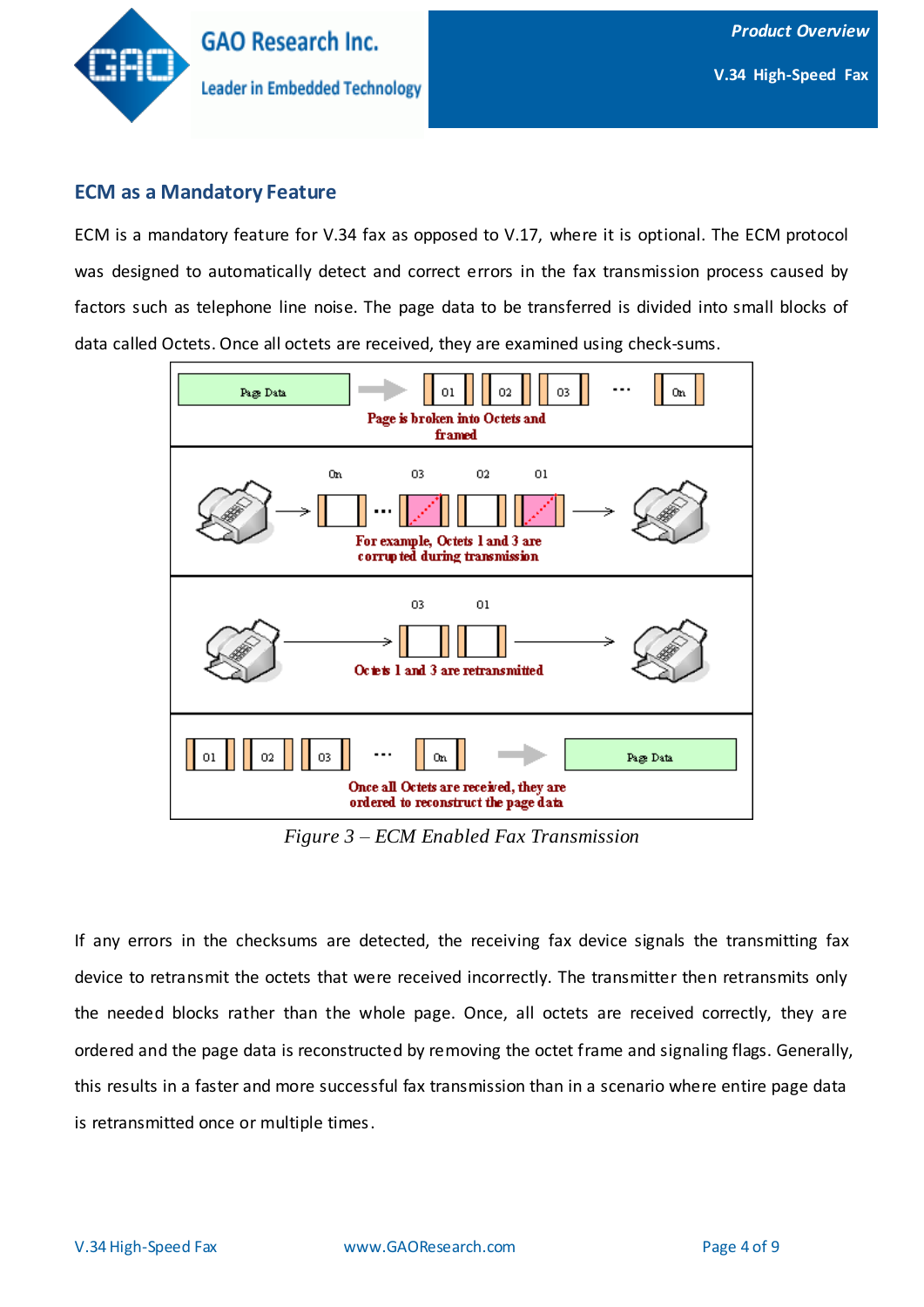

### **Market & Opportunities for V.34 Fax Solutions**

Growth of V.34 fax machine shipments has been significant over the past several years. Figure 4 shows that sales of V.34 fax machines in 2001 totaled 1,080,600 units and grew to just over 4,000,000 units by 2005 with a compounded annual growth rate (CAGR) of 40%. The primary driving factor for this high growth is the sales of inexpensive laser and inkjet fax machines that are V.34 fax enabled. Currently, 60% of all laser fax machines and 25% of inkjet models sold are V.34 enabled. By 2005, 75% of all laser fax machines and 50% of all inkjet fax machines sold were V.34 enabled. Of the 6.3 million lasers and inkjet fax machines sold in 2005, 4.2 million, or 66%, were V.34 enabled. By 2005, the general installed base of V.34 fax machines grew to 12%. In the corporate world, V.34 fax machine penetration will grow to a staggering 36%.



#### *Figure 4 – Five-year Sales Trend for V.34 Enabled Fax Machines*

The net result of this analysis is that the installed base of V.34 fax machines is increasing and adoption is becoming widespread. As a result of the growth, users of V.34 fax will experience greater cost savings.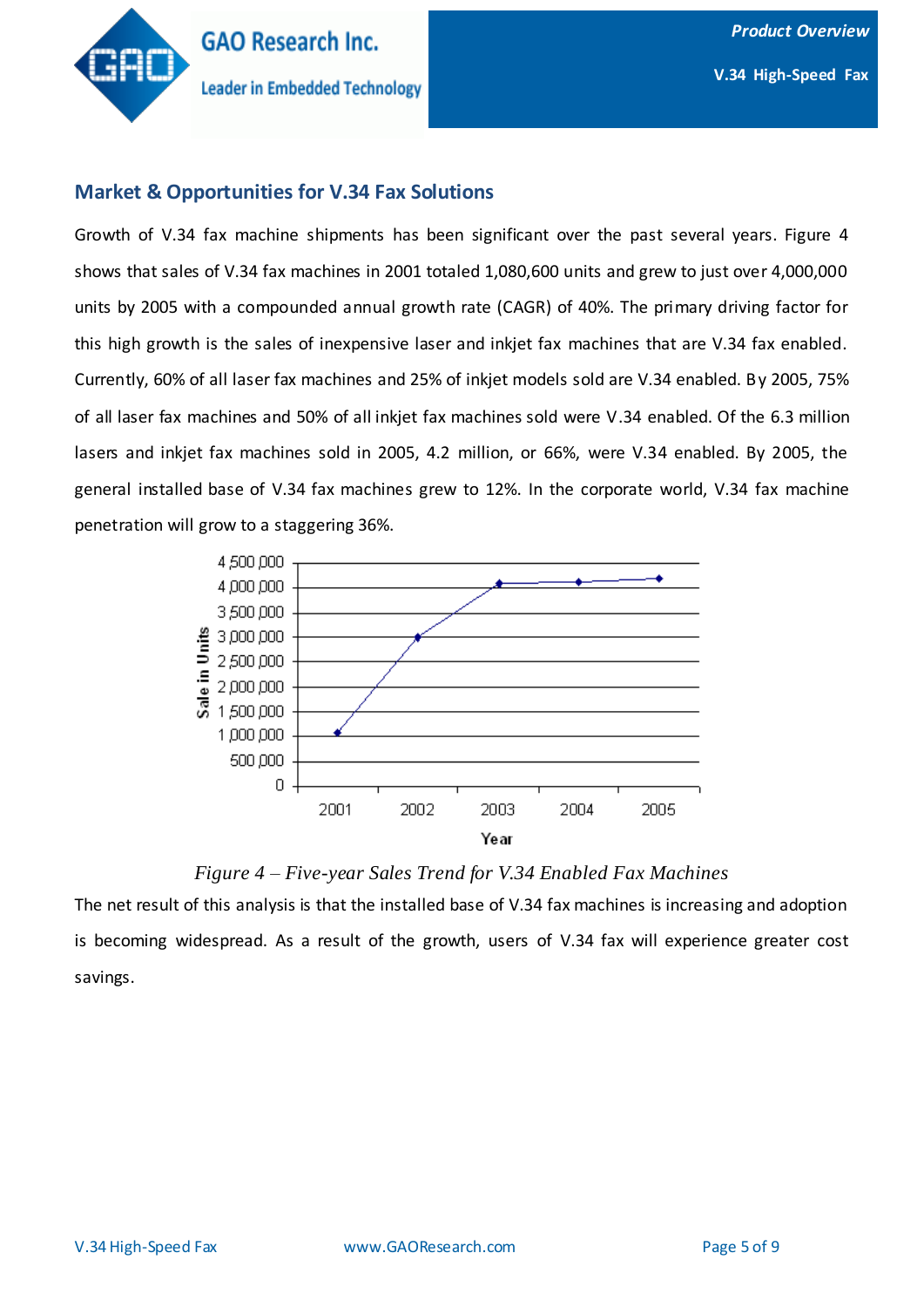

### **Further Stimulating Demand for V.34 Fax**

Although V.34 is a highly beneficial solution for business, stimulating demand for V.34 fax can further increase the growth rate dramatically. Buyers are reluctant to upgrade to a V.34 enabled fax machines or MFPs due to the associated cost. In addition to being a newer technology, for which the market is still to grow enormously, businesses realize that it may not be profitable to switch to V.34 solution since it is not as popular yet. For instance, a buyer may assume that since V.34 enabled machines are generally more expensive, other businesses may not have upgraded to a similar solution, which would mean that the V.34 functionality of the machine may not be used as frequently. This reluctance would further add to decrease in demand of the product. A meaningful reduction in price is necessary in order to stimulate demand for V.34 enabled machines. This is only possible by reducing the per-manufacturing costs of the product.

V.34 fax software has adaptive bandwidth and carrier frequencies as compared to low speed fax software. V.34 fax software includes Trellis coding and shell mapping, which, on impaired channels, makes V.34 fax more robust.

V.34 fax standard is an important advancement in facsimile technology. It sends fax data at more than twice the speed of V.17 (14.4 kbps) and supports fast handshaking, which can cut call-setup and session management time. Fax machines that support the V.34 (33.6 kbps) standard also deliver more reliable fax transmission with less resends due to transmission error, and can operate under a wider range of line conditions than those that only support V.17, V.29 (9.6 kbps) and V.27ter (4.8 kbps).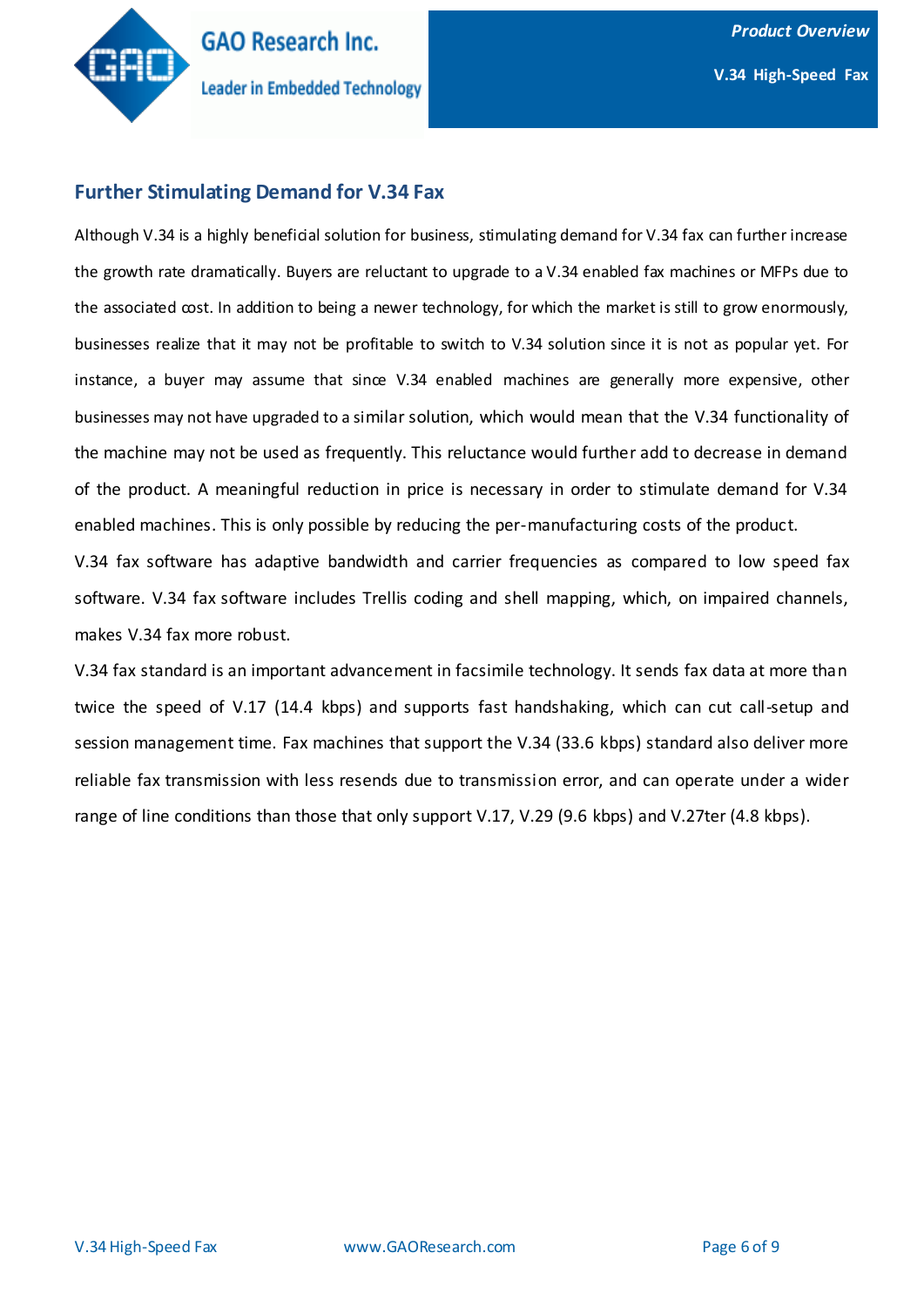

# **Capturing the V.34 Market**

#### **Disadvantages of using Fax Chipsets**

A chipset is a group of integrated circuits that are designed to work together in performing one or more related functions, and are usually marketed as a single product. Traditional fax modem chipsets require a host processor, which itself may require a separate crystal as its clock, external memory, and other discrete electronic components. Additional circuitry will be required between these extra components. A hardware interface will also need to be designed to interface the modem chipset with the host processor. Each of these components takes up valuable space on the PCB, adds to the overall weight, draws additional power and emits heat, and most importantly, they add to the overall cost. By using a chipset for fax functions, the host processor is not being utilized efficiently. Modern processors can handle multiple tasks concurrently such as running a fax modem data-pump while simultaneously driving other features of the end device. This eliminates the need for additional hardware components to provide fax functions and presents obvious advantages of a smaller PCB footprint, lower weight, and lower power consumption.

#### **The Software Advantage**

GAO Fax Modem solution is more economical, flexible and reliable than conventional chipsets. Software as well as chipset solutions are generally designed to be compliant to a specific ITU-T standard, and yield comparable reliability and quality. The advantage of GAO software is that it is intended to run on a DSP or processor along with other control software and only needs an analog front-end. In contrast, a chipset translates into additional hardware, which translates to an increased per-unit cost and amounts to significant accumulated overhead.

GAO software solution provides flexibility in accommodating the ever-evolving communications standards, changing command interfaces, the need for improved support and services, and the integration of data, fax, and voice related applications. This is not possible in a chipset solution other than upgrading the hardware, which would have a significant cost associated with it.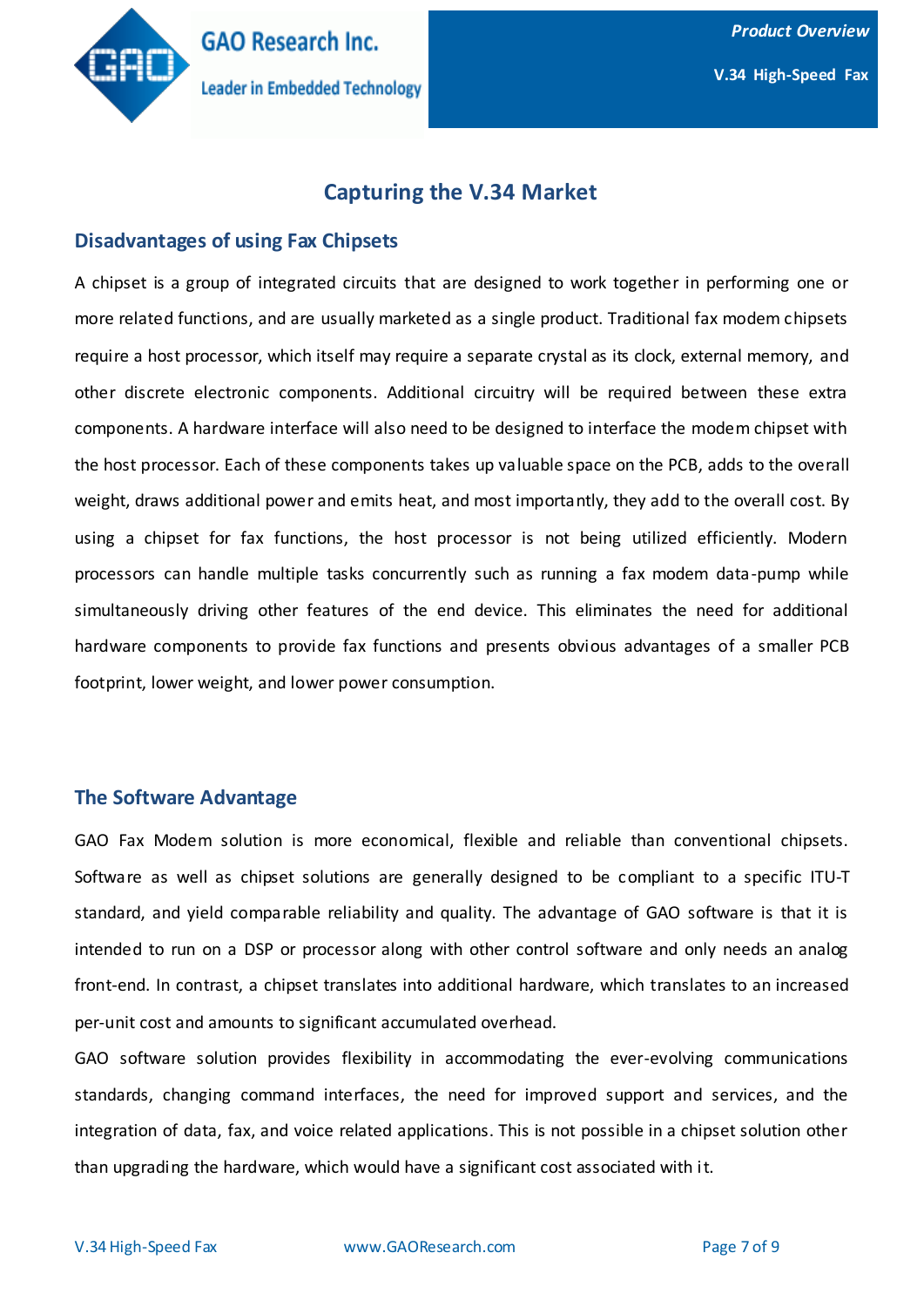

# **Capturing Market Opportunity with GAO V.34 Software-Fax**

GAO V.34 fax implements a half-duplex mode of operation of the ITU-T V.34 recommendation; it supports data rates of 33.6 kbps down to 2.4 kbps. The modulation scheme is also suited for transmission of color images. The V.34 fax modem software has adaptive bandwidth and carrier frequencies as compared to legacy schemes, and includes Trellis coding and shell mapping, and on the impaired channels, this makes the V34 fax modem more robust. GAO V.34 fax can be combined with other fall back fax modems V.17, V.29, V.27ter and V.21ch.2 for interoperability with legacy equipment.

### **Modular and Optimized For Embedded Applications**

GAO's software solutions are modular, re-locatable and reentrant to support multi-channel capability, and are optimized for all common embedded hardware platforms. By reducing the processing and memory requirements of a process intensive fax scheme like V.34, more features can be implemented on a less powerful processor. GAO code is highly modular allowing for flexibility in customizing the desired capabilities. For example, extra modulation capabilities, and telephony features can be added to higher-end systems, or a reduced modem set can be chosen for a smaller memory footprint on lower-end systems.

## **Versatility and Interoperability**

GAO V.34 solution can operate within a multi-tasking environment or as a stand-alone task, and is optimized for fixed-point arithmetic. GAO V.34 Fax solution supports most of the commercial analog front ends (AFE) as well as various discrete DAAs with codecs, depending upon the application. GAO V.34 Fax Modem software can be integrated with other GAO data modems, telephony, speech compression, and fax relay solution for various applications.